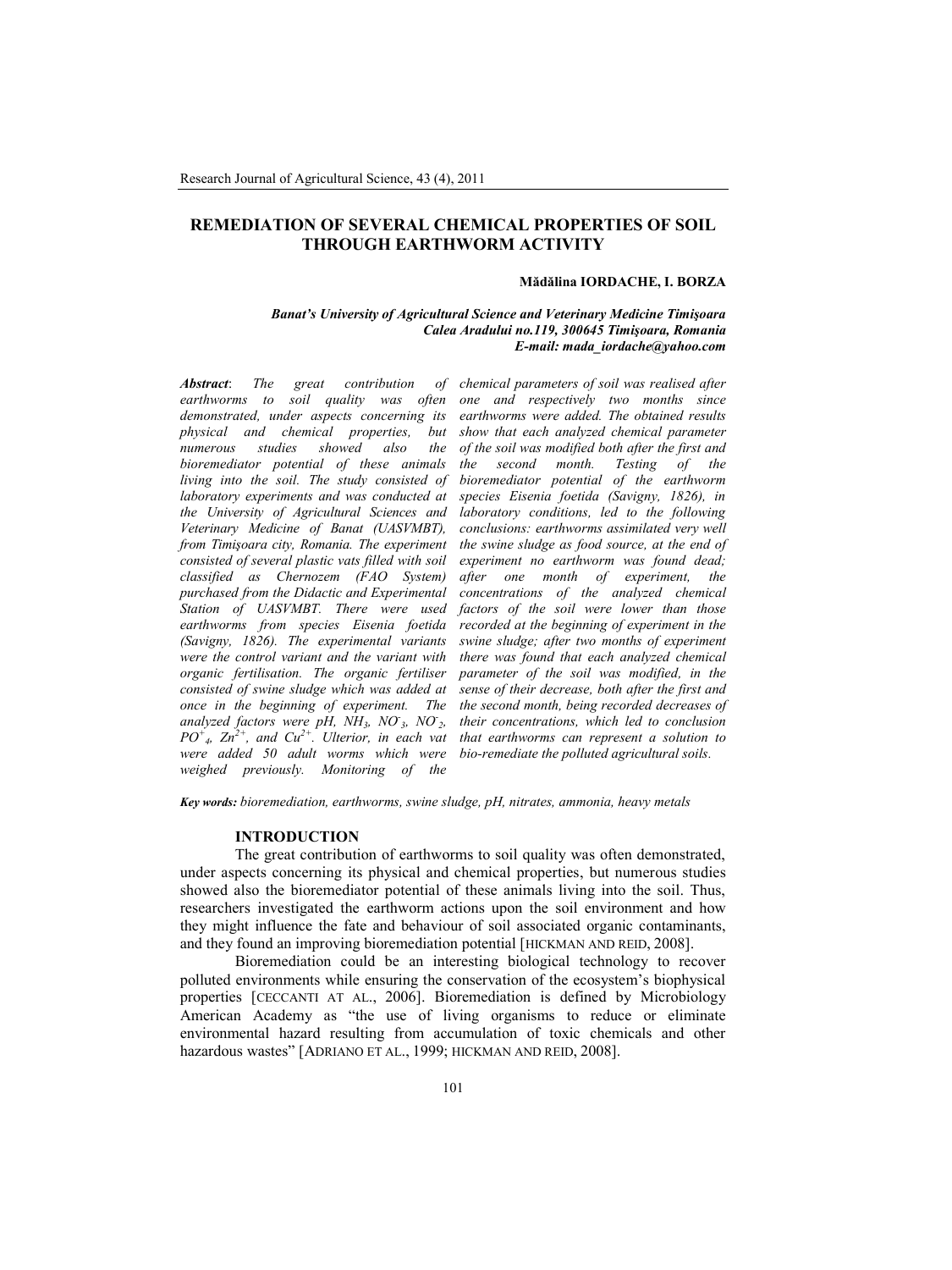In the last time, there was increasingly investigated the bioremediation techniques which accelerate the naturally occurring biodegradation processes in order to activate coil biota. Researches concerning the earthworm potential of biodegradation were performed by several scientists [CONTRERAS-RAMOS ET AL., 2006; HICKMAN AND REID, 2008; SAFWAT ET AL., 2002; SCHAEFER ET AL., 2005; SINGER ET AL, 2001]. These and numerous others showed the efficacy of different earthworm species in degradation of a wide range of pollutant substances affecting the environment.

### **MATERIAL AND METHOD**

Exchangeable bases (meq ⋅ 100 g<sup>-1</sup> soil)

Cationic exchange capacity (meq∙100 g-1

H + exchangeable (meq ∙ 100 g-1

Cl<sup>-</sup> (meq ∙ 100 g<sup>-1</sup>

 $SO_4^2$  (meq ⋅ 100 g<sup>-1</sup>

 $CO<sub>3</sub>H<sup>-</sup>$  (meq ∙ 100 g<sup>-1</sup>

 $Ca^{++}$  exchangeable (meq ⋅ 100 g<sup>-1</sup> soil)

Mg<sup>+2</sup> (meq ⋅ 100 g<sup>-1</sup> soil)

The study consisted of laboratory experiments and was conducted at the University of Agricultural Sciences and Veterinary Medicine of Banat (UASVMBT), from Timişoara, Romania.

The experiment consisted of several plastic vats filled with soil classified as Chernozem (FAO System) purchased from the Didactic and Experimental Station of UASVMBT. The physical and chemical analyses of the experimental soil are listed in the table 1.

*Table 1*

|                                                               |          |           | Chernozem [8] |           |           |           |                          |           |
|---------------------------------------------------------------|----------|-----------|---------------|-----------|-----------|-----------|--------------------------|-----------|
| <b>DEPTH OF</b>                                               | $0 - 16$ | $16 - 32$ | 32-45         | $45 - 63$ | 63-85     | 85-125    | 125-150                  | 150-230   |
| PEDOLOGICAL HORIZON (cm)                                      | cm       | cm        | cm            | cm        | cm        | cm        | cm                       | cm        |
| Rough sand $(2.0-0.2 \text{ mm})$ $(\%)$                      | 0.5      | 0.4       | 0.2           | 0.3       | 0.3       | 0.3       | 0.7                      | 0.4       |
| Fine sand (international system)<br>$(0.2-0.02$ mm $)$ $(\%)$ | 34.1     | 32.6      | 30.8          | 32.8      | 31.5      | 36.3      | 32.1                     | 34.9      |
| Dust (international system)<br>$(0.02 - 0.002$ mm $)$ $(\%)$  | 26.4     | 26.8      | 28.1          | 26.3      | 28.5      | 26.3      | 23.8                     | 22.4      |
| Clay $(<0.002$ mm $)$ $(^{9}_{0})$                            | 39.0     | 40.2      | 40.9          | 40.6      | 39.7      | 37.1      | 43.4                     | 42.3      |
| Physical clay $(\leq 0.01$ mm $)$ $(\%$ )                     | 49.3     | 51.8      | 52.8          | 52.5      | 51.1      | 47.4      | 52.9                     | 52.8      |
| Texture                                                       | TT       | <b>TT</b> | <b>TT</b>     | <b>TT</b> | <b>TT</b> | <b>TT</b> | TT                       | <b>TT</b> |
| Density $(g \cdot cm^{-3})$                                   | 2.69     | 2.73      | 2.68          | 2.75      | ä,        | ٠         | ٠                        | ٠         |
| Bulk density $(g \cdot cm^{-3})$                              | 1.50     | 1.39      | 1.35          | 1.34      | ä,        | ÷         | $\overline{\phantom{a}}$ | ٠         |
| Total porosity (%)                                            | 44.23    | 49.08     | 49.62         | 51.27     | ٠         | ٠         | ٠                        | ٠         |
| Aeration porosity $(\%)$                                      | 11.09    | 15.26     | 15.71         | 17.43     | ä,        | ÷         | ٠                        | ٠         |
| Compaction degree (%)                                         | 13.86    | 4.78      | 3.94          | 0.66      | ٠         | ÷         | ٠                        | ٠         |
| Hygroscopic coefficient (%)                                   | 8.59     | 8.90      | 9.12          | 9.17      | ä,        | ÷         | ٠                        | ٠         |
| Blight coefficient (%)                                        | 12.88    | 13.35     | 13.68         | 13.75     | ä,        | ÷         | ٠                        | ٠         |
| Water field capacity $(\%)$                                   | 22.09    | 24.33     | 25.11         | 25.25     | ٠         | ٠         | ۰                        | ٠         |
| Water total capacity $(\%)$                                   | 29.49    | 35.31     | 36.76         | 38.26     | ä,        | ٠         | ٠                        | ٠         |
| Useful water capacity $(\%)$                                  | 9.21     | 10.98     | 11.43         | 11.49     | ٠         | ÷         | ٠                        | ٠         |
| Hydraulic conductivity (mm $\cdot$ h <sup>-1</sup> )          | 0.72     | 1.25      | 1.50          | 1.60      | ٠         | ٠         | ۰                        | ٠         |
| pH in water (pH unities)                                      | 6.16     | 6.46      | 6.47          | 6.18      | 8.10      | 8.42      | 8.42                     | 8.44      |

 $CaCO<sub>3</sub>(\%)$  - - - 13.1 16.7 15.7 14.7 Humus (%)  $2.68$  |  $2.31$  |  $2.18$  |  $1.73$  |  $-$  |  $-$  |  $-$  |  $-$ 

soil)  $30.0 \begin{bmatrix} 31.43 & 28.07 & - & 17.40 & - \ 30.0 & 31.43 & 28.07 & - \ \end{bmatrix}$ 

soil) - - - - - 0.6 - -

soil)  $\left| \begin{array}{c|c|c|c|c|c} \hline \end{array} \right|$  -  $\left| \begin{array}{c|c|c|c} \hline \end{array} \right|$  -  $\left| \begin{array}{c|c|c|c} \hline \end{array} \right|$  -  $\left| \begin{array}{c|c|c|c} \hline \end{array} \right|$  -  $\left| \begin{array}{c|c|c} \hline \end{array} \right|$  -  $\left| \begin{array}{c|c|c} \hline \end{array} \right|$ 

soil) - - - - - 0.85 - -

soil)  $\left| \begin{array}{ccccccc} - & - & - & - & - & - & 1.0 & - & - \end{array} \right|$ 

soil) - - - - - - - - 1.0 - - -

Na<sup>+</sup> exchangeable (% of total) - - - - - 2.12 - -

Base saturation (% of total) 83.96 84.82 85.14 - - - - -

soil)  $25.19$   $26.66$   $23.90$  - - - - -

soil) 15.1 14.3 15.8 - - - - - - - -

| Analytical data regarding the main physical, hydro-physical and chemical properties of the |  |
|--------------------------------------------------------------------------------------------|--|
| $\Omega$ 01                                                                                |  |

In order to perform the proposed study were used earthworms from species *Eisenia foetida* (Savigny, 1826) introduced into the plastic vats. In each plastic vat was added 40 kg soil. The experimental variants were the control variant and the variant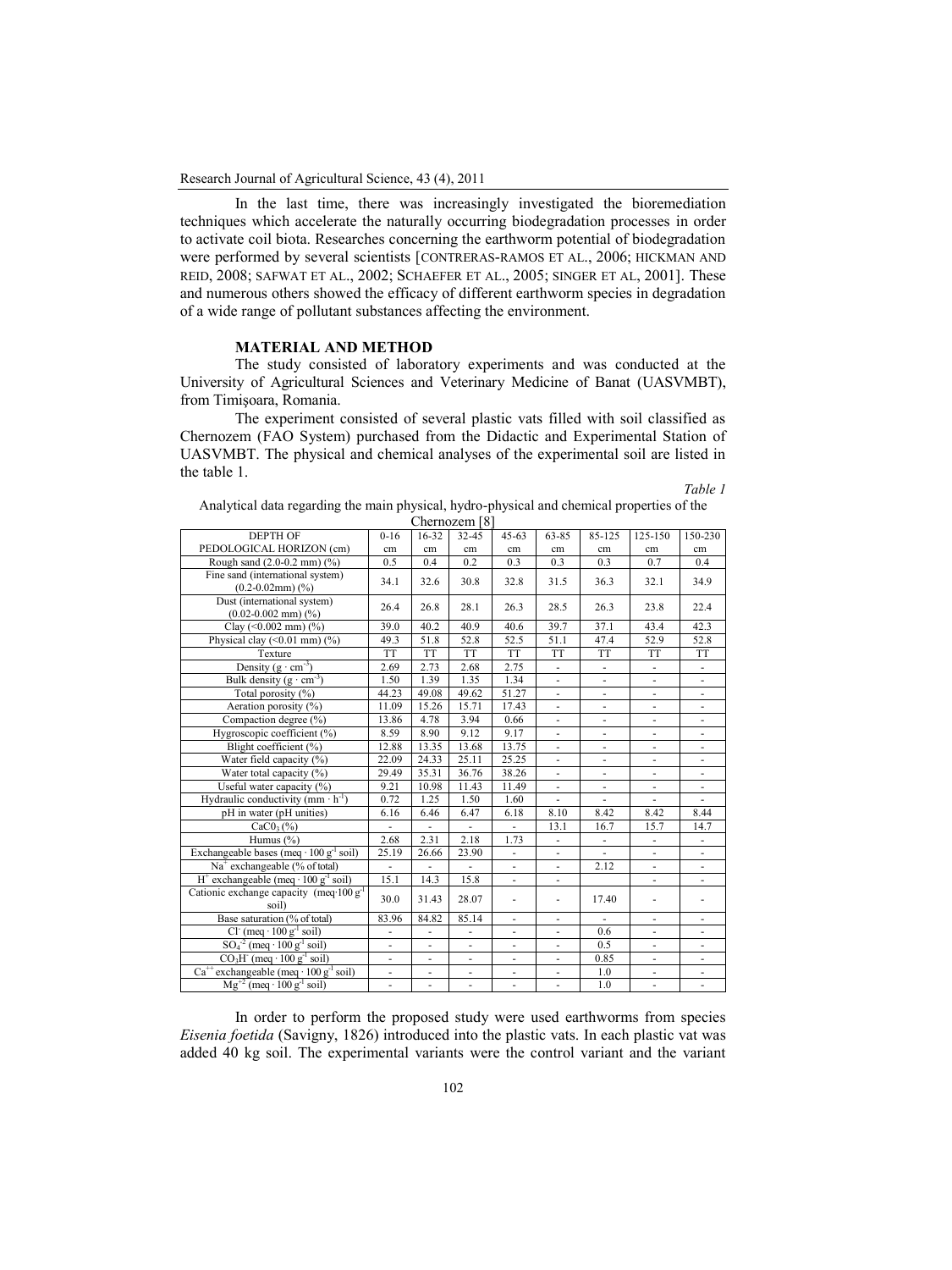with organic fertilisation, each of them with five replicates. The organic fertilisation consisted of swine sludge in amount of 335 g for each plastic vat, added at once in the beginning of experiment. The analyzed factors were pH, NH<sub>3</sub>, NO<sub>3</sub>, NO<sub>2</sub>, PO<sup>+</sup><sub>4</sub>, Zn<sup>2+</sup>, and  $Cu^{2+}$ .

## **RESULTS AND DISCUSSION**

Before starting the experiment, there were made chemical analyses of the control soil and of the swine sludge for the following parameters: pH, NH<sub>3</sub>, NO<sub>3</sub>, NO<sub>2</sub>,  $PO<sup>+</sup><sub>4</sub>, Zn<sup>2+</sup>, and Cu<sup>2+</sup>. The obtained results are shown in the table 2.$ 

| `able |  |
|-------|--|
|-------|--|

| Crrt. | Chemical index  | Measurement | Value        |              |  |
|-------|-----------------|-------------|--------------|--------------|--|
| no.   |                 | unit        | Control soil | Swine sludge |  |
|       | pH              | pH units    | 7.50         | 8.55         |  |
| 2     | NH <sub>3</sub> |             | 6.60         | 480          |  |
|       | NO <sub>3</sub> | ppm         | 110          | 180          |  |
| 4     | NO <sub>2</sub> |             | $\theta$     | 200          |  |
|       | $PO_{4}^{+}$    |             | 40           | 560          |  |
| 6     | $Zn^{2+}$       |             | 45           | 53           |  |
|       | $Cu^{2+}$       |             | 15           | 17           |  |

Analytical data concerning the studied chemical indices before the experiment settlement

In the figure 1 it can be shown the graphical representation of concentrations for each analyzed factor.



Figure 1. Concentrations of the chemical indices of soil and swine sludge in the beginning of experiment

Ulterior, in each vat were added 50 adult worms which were weighed previously. The means of the total weight of the earthworms introduced in the control vats and in the vats with swine sludge were 41.88 g and respectively 41.19 g (table 3).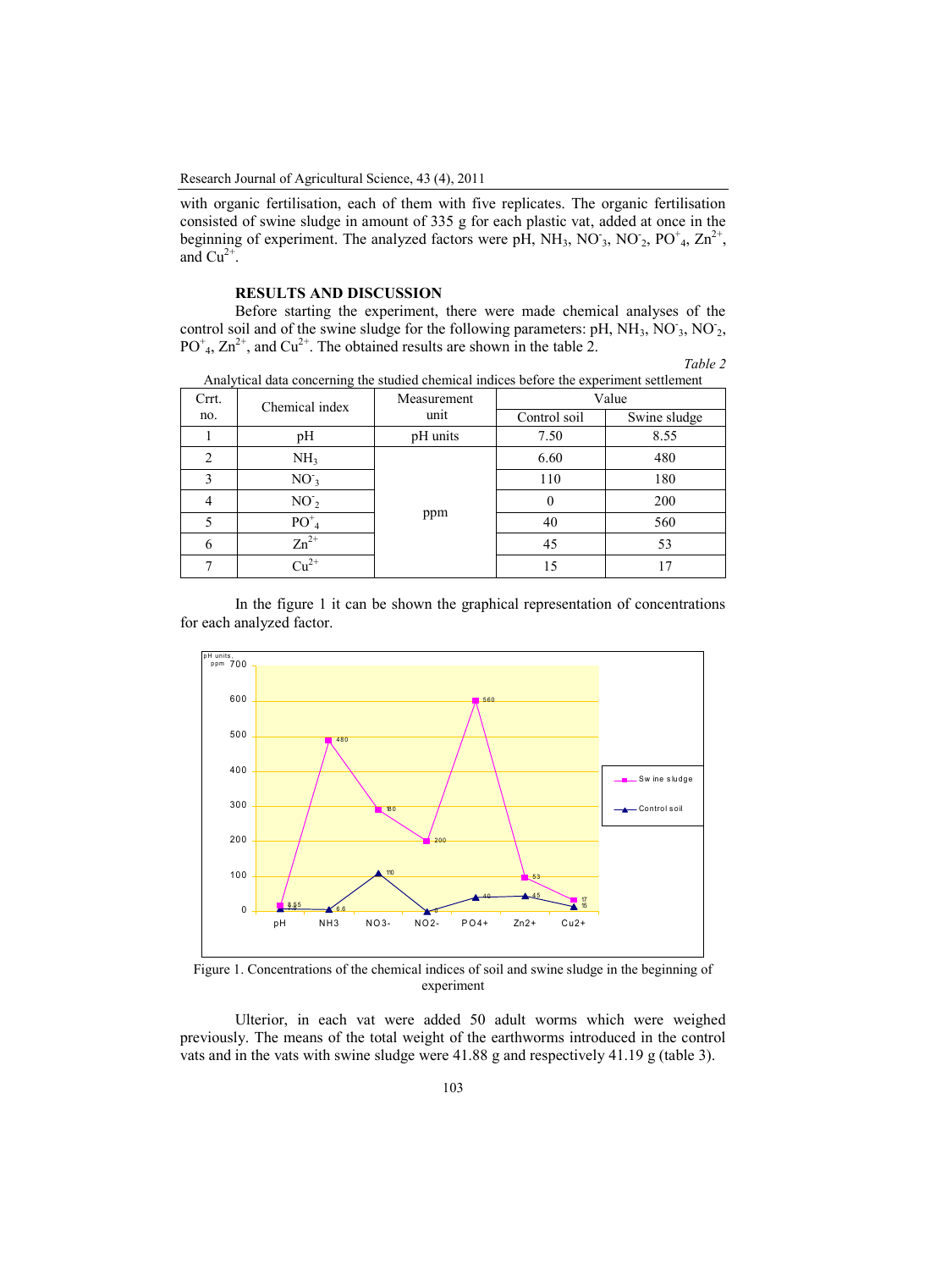Research Journal of Agricultural Science, 43 (4), 2011

|       | Descriptive statistics of the variable "earthworm weight" in the experimental variants |         |                                   |         |         |           |  |  |
|-------|----------------------------------------------------------------------------------------|---------|-----------------------------------|---------|---------|-----------|--|--|
| Crrt. | Experimental Number of                                                                 |         | Minimum                           | Maximum | Mean    | Standard  |  |  |
| no.   | sample                                                                                 | samples | earthworm weight earthworm weight |         |         | deviation |  |  |
|       | Control                                                                                |         | 40.97                             | 42.92   | 41.8880 | 0.7623    |  |  |
|       | Swine sludge                                                                           |         | 40.95                             | 41.61   | 41.1960 | 0.2675    |  |  |

| Descriptive statistics of the variable "earthworm weight" in the experimental variants |  |  |
|----------------------------------------------------------------------------------------|--|--|
|                                                                                        |  |  |
|                                                                                        |  |  |

Monitoring of the chemical parameters of soil was realised after one and respectively two months since earthworms were added. The obtained results show that each analyzed chemical parameter of the soil was modified both after the first and the second month as can be observed in the table 4.

*Table 4*

*Table 3*

Results concerning the studied chemical indices of soil in the variants with organic fertilisation (swine sludge) after one and two months, respectively

| Crrt. |                       | Measurement |           | Value      | Comparison                  |
|-------|-----------------------|-------------|-----------|------------|-----------------------------|
| no.   | Chemical index        | unit        | One month | Two months | one month/two months<br>(%) |
|       | pН                    | pH units    | 8.00      | 7.50       | 93.75                       |
|       | NH <sub>3</sub>       | ppm         | 419       | 390        | 93.07                       |
|       | $NO_{3}$              |             | 140       | 110        | 78.57                       |
|       | NO <sub>2</sub>       |             | 180       | 120        | 66.66                       |
|       | $\mathrm{PO}^+_{\ 4}$ |             | 510       | 440        | 86.27                       |
|       | $Zn^{2+}$             |             | 48        | 41         | 85.41                       |
|       |                       |             | 14        | 12         | 85.71                       |

Thus, after two months of experiment it was found a pH decrease by 6.25%, which is very important, because earthworms prefer pH about 6.00. Also, the concentrations of nitrates and nitrites decreased with 6.93% and 21.43%, respectively, fact attributed to earthworms, because they consume large amounts of nitrogen in their digestion, and thus they release the soil in these poisonous substances.



Figure 2. Concentrations of the analyzed indices of soil after one and respectively two month of exposure to earthworm activity